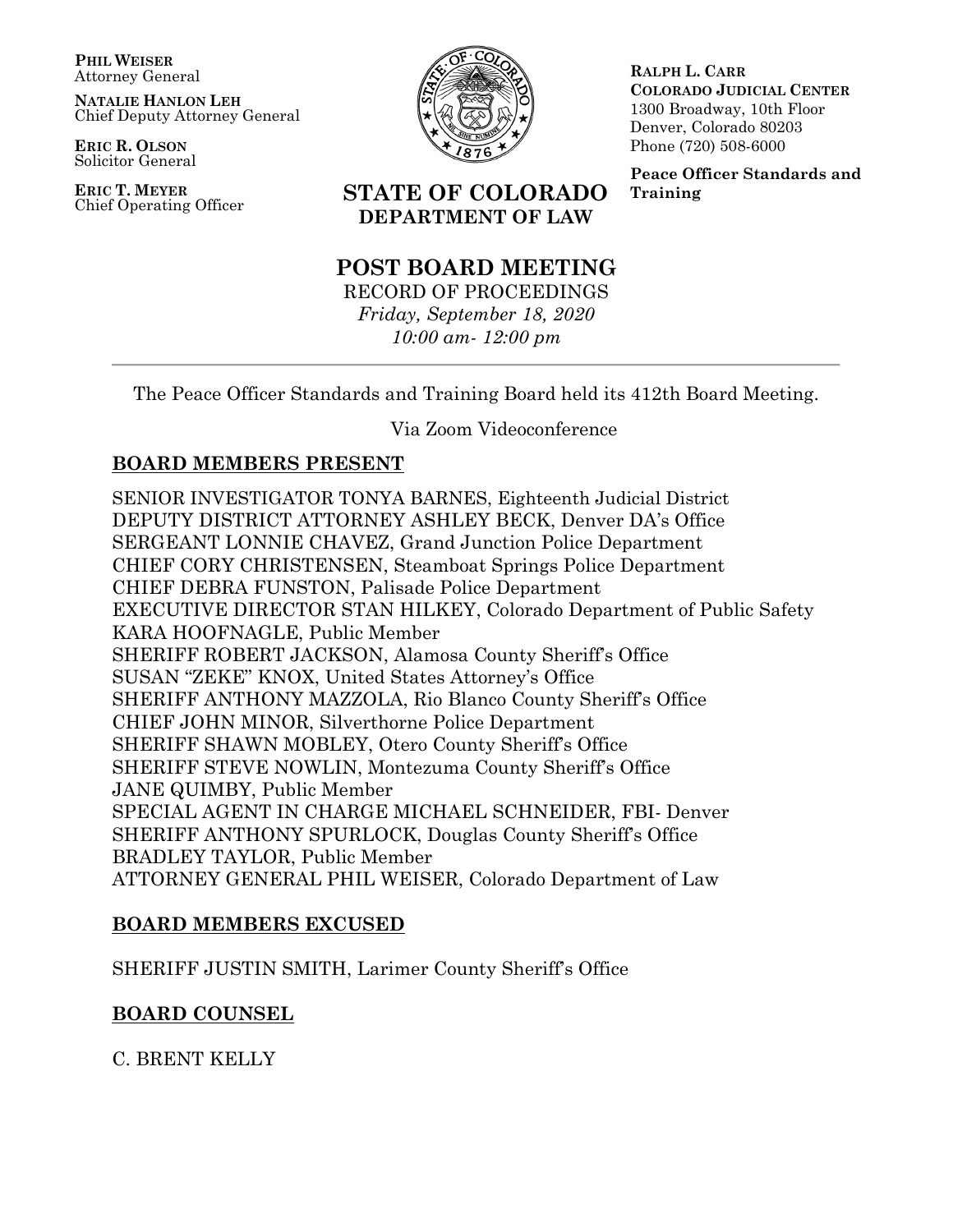# **POST STAFF MEMBERS PRESENT**

BOB BAKER, Training Manager TIFFINY BLACK-MAJEKODUNMI, Compliance Specialist ERIK BOURGERIE, Director SUSAN CARTER, Grant Coordinator STEVEN ECKELBERRY, Compliance Investigator VICTORIA EDSTEDT, Administrative Coordinator DAN GRIFFIN, Training Coordinator KIM HERNANDEZ, Grant Manager KISHAWN LEUTHAUSER, Grant Coordinator ALEX MARTINEZ, Administrative Coordinator DAN OSTRANDER, Training Coordinator JOE PICCINETTI, Compliance Coordinator CATHY RODRIGUEZ, Compliance Manager JARED TORSNEY, Marijuana Training Specialist

# **MEMBERS OF THE PUBLIC IN ATTENDANCE**

UNDERSHERIFF QUINN ARCHIBEQUE, Delta County Sheriff's Office AGENT IKE BEERS, Lakewood Police Department TUESDAY BLACK, MADD Colorado SERGEANT FRED "LEVI" BORST, Pitkin County Sheriff's Office SERGEANT ROBERT CHASE, Arapahoe County Sheriff's Office SERGEANT DAVID CLARKE, Weld County Sheriff's Office CHIEF GREGORY DALY, Avon Police Department JANET DRAKE, Deputy Attorney General, Criminal Justice Sect., COAG CHIEF GEORGE DINGFELDER, Monte Vita Police Department COMMANDER PAUL GREGORY, Adams County Sheriff's Office BRIAN HILL, POST ACT SME Committee ED KAFEL, POST Curriculum SME Committee CRAIG KLUKAS, Denver Police Department DIRECTOR CATHY LABRECQUE, Pikes Peak Community College LETA JANET LARSON, POST Curriculum SME Committee DEPUTY SHANNON LOFLAND, Arapahoe County Sheriff's Office KATHLEEN MITCHELL, Front Range Comm. College LETA LIZ NEIDEL, Northwest Training Region LUKE NORTHRUP WENDY SEWELL, San Luis Valley Training Region CAPTAIN SYLVIA SICH, Denver Police Training Academy OFFICER STEPHANIE SIPES, Golden Police Department COMMANDER KARL SMALLEY, Adams County Sheriff's Office CORPORAL JASON SMITH, Pueblo Police Department MICHAEL STEGER JANICE WORTHEM, Colorado State Patrol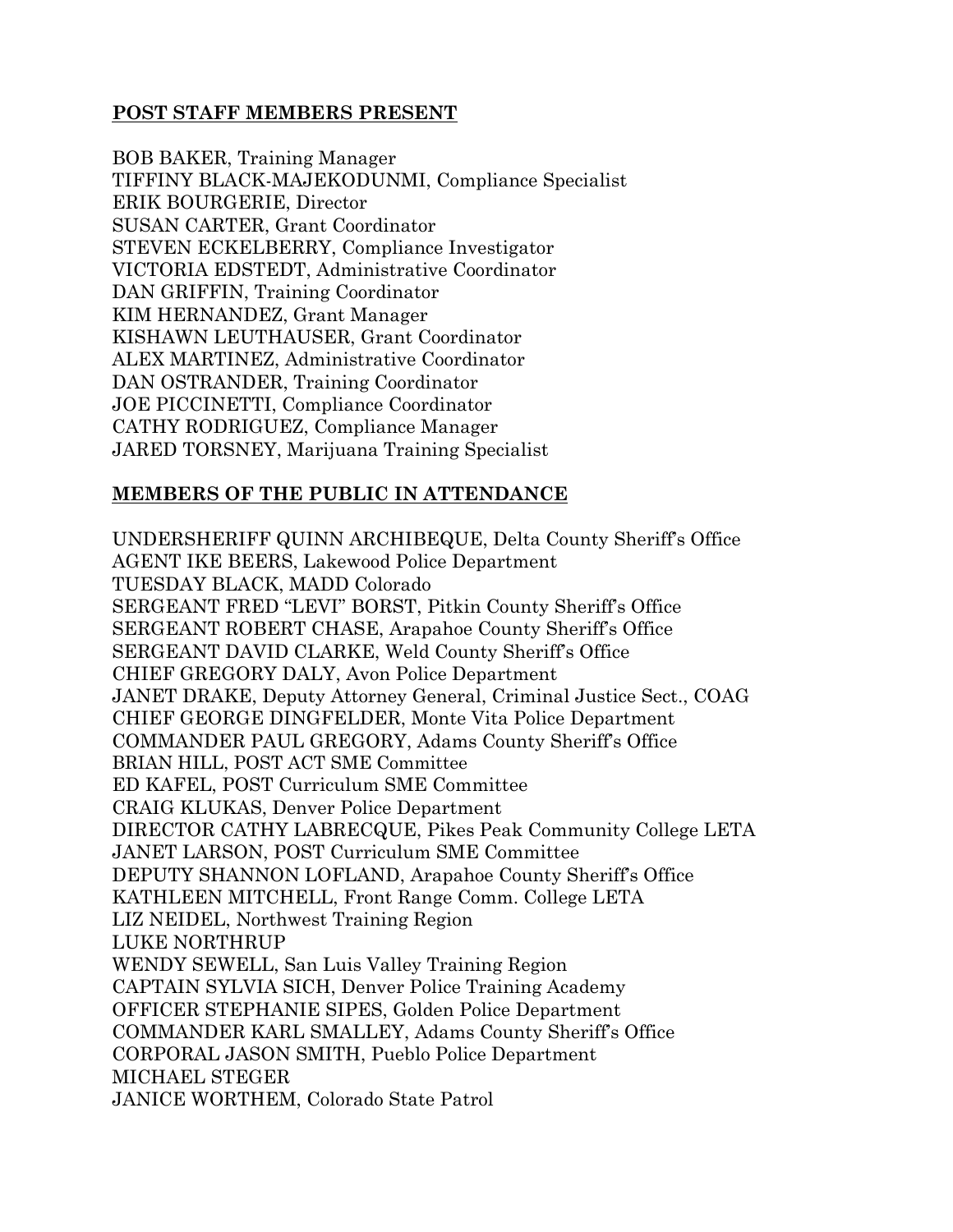| 1. | Welcome                                                                | Attorney General Phil Weiser |
|----|------------------------------------------------------------------------|------------------------------|
| 2. | <b>Pledge of Allegiance</b>                                            | Attorney General Phil Weiser |
| 3. | <b>Recognition of Departing</b><br><b>POST Board Members</b>           | Attorney General Phil Weiser |
|    | Daric Harvey – Canon City Police Department                            |                              |
| 4. | <b>Recognition of Departing</b><br><b>SME Committee Member</b>         | Attorney General Phil Weiser |
|    | Jarrod Hardy – Arrest Control Tactics SME Committee                    |                              |
| 5. | <b>Introduction of Board Members, SME Members, Staff and</b><br>Guests |                              |
| 6. | <b>Roll Call</b>                                                       | Director Erik Bourgerie      |
| 7. | <b>Approval of POST Board</b><br>Minutes from May 29, 2020             | Attorney General Phil Weiser |
|    | Motion to Approve – 1st Chavez, 2nd Mobley<br>Approved Unanimously     |                              |

## 8. **Subject Matter Expert Committee Reports**

|  | <b>Arrest Control Tactics</b> | <b>Agent Ike Beers</b> |
|--|-------------------------------|------------------------|
|  |                               | Chair                  |

Approved two new full-skills instructors, one each from Larimer CSO and JeffCo/Lakewood. Discussing with several different academies about hybrid ACT program instruction, including KOGA, PPCT, and FBI programs. ACT has seen a rise in people struggling with the Test-out and are asking the academies to advocate for the committee as they are holding their minimum standards to a higher level.

• Proposed Curriculum Change SB20-217 *Tabled for the December POST Board Meeting*

B. Curriculum and the United States of Tangler Curriculum

Chair

Reviewing curriculum lesson plans for two academies, Colorado Mountain College Academy and Ft. Collins PD Academy. Working on a waiver for Instructional Methodology Program. Drafting a "Best Practices" document for consistency and created a standardized lesson plan template.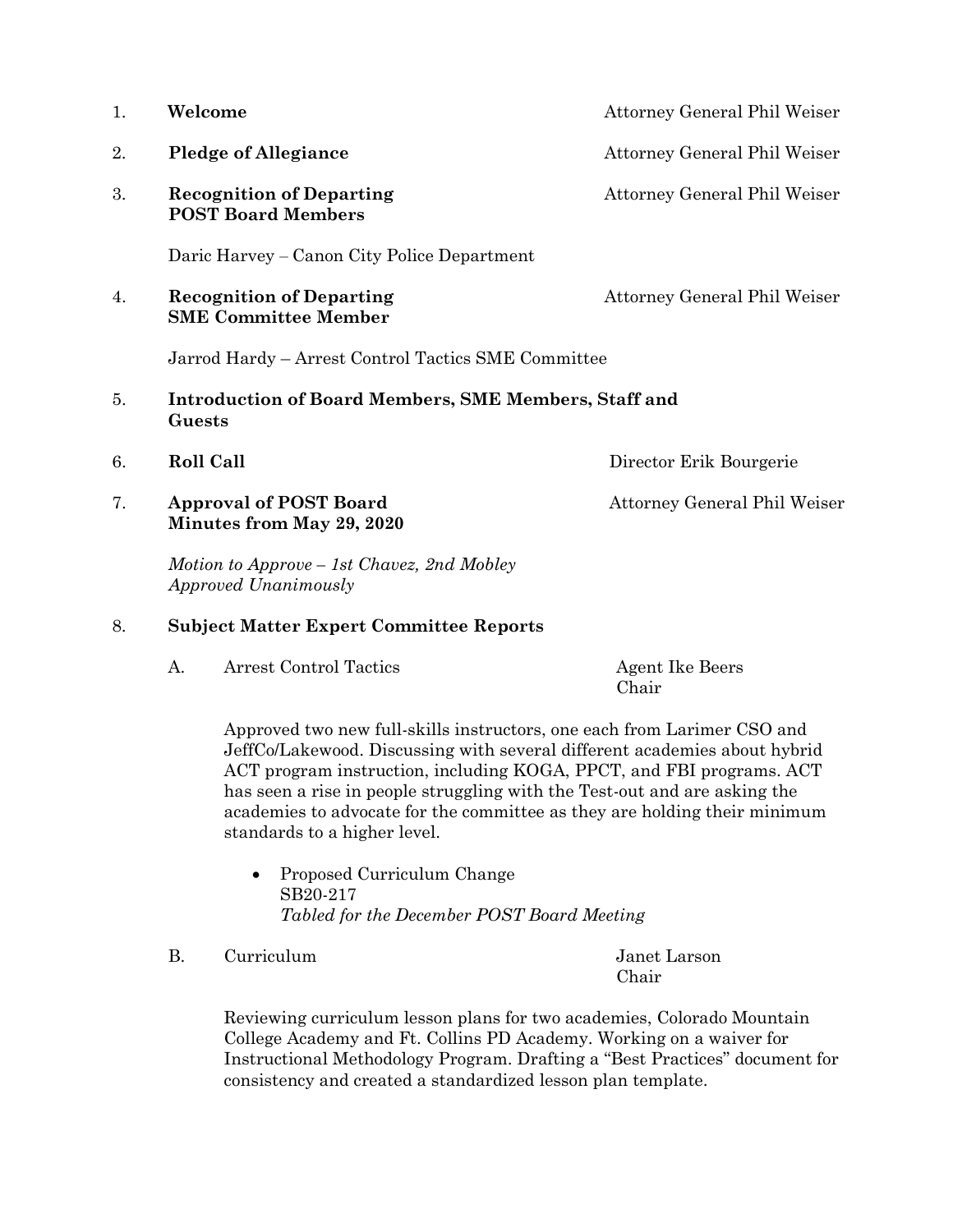- Board Member Vacancy
	- Kara Hoofnagle volunteered to serve as Chair.
- 

C. Driving Commander Karl Smalley Chair

There were 14 SME members in attendance at today's SME Committee Meeting. Approved eight new driving instructors, reviewed the Instructional Methodology Waiver, and agreed with the recommendations. Performed a review of their Aims Academy inspection, no problems identified.

D. Firearms Commander Paul Gregory Chair

Approved six new full-skills instructors, performed four Test-Outs and approved four site plans at Front Range Community College Liberty Firearms Facility, Western Colorado Academy, Pitkin County and Glenwood Police Department. Created a video for guiding applicants on how the shooting portion of the Test-Out is performed, awaiting approval from Director Bourgerie.

• Proposed Curriculum Change SB20-217 *Tabled for the December POST Board Meeting*

# 9. **Request for Variance Appeal** Director Erik Bourgerie **Michael Steger**

(See supplemental handout)

Mr. Steger pled guilty to a disqualifying incident of Harassment Annoy/Alarm, a Class III Misdemeanor as a result of a domestic violence incident. The charge prevents Mr. Steger of possessing a firearm.

*The Board did not move to grant Mr. Steger's request. The determination stands.*

10. **Request for Variance Appeal** Director Erik Bourgerie **Luke Northrup**

(See supplemental handout)

Mr. Northrup pled guilty to a California Felony charge of Sexual Penetration, Foreign Object, Etc., Victim Under the Age of 18. Substantially equivalent to Colorado § 18-3-402, C.R.S. Sexual Assault, a disqualifying crime. Sentencing agreement is equivalent to a deferred judgement/sentencing agreement under Colorado statute.

*The Board did not move to grant Mr. Northrup's request. The determination stands.*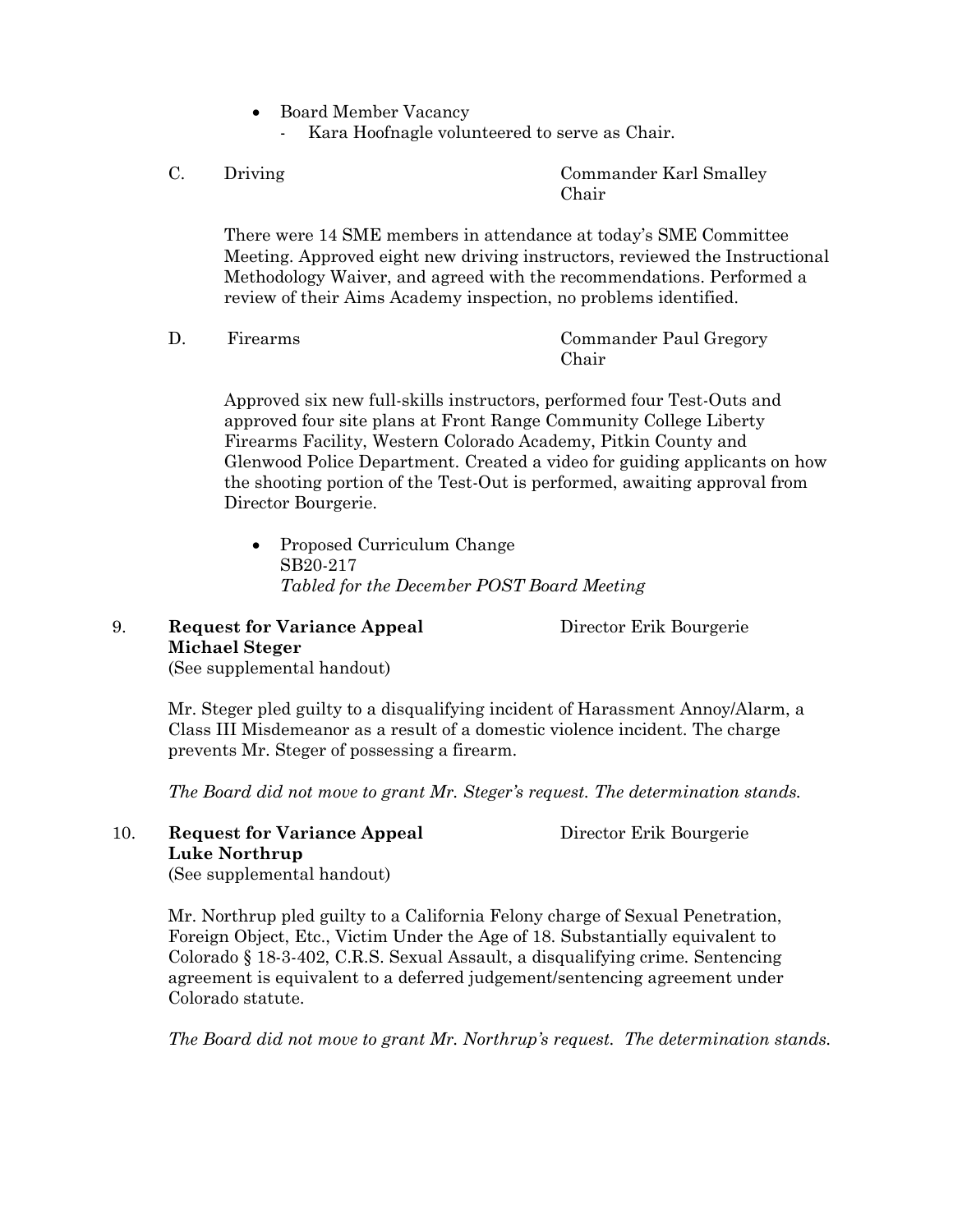# 11. **Peace Officer Certification** Director Erik Bourgerie **Revocation Actions**  (See supplemental handout)

**POST Rule 9 - Revocation of Peace Officer Certifications:** § 24-31-305, C.R.S.(2)(a) A Colorado peace officer certification issued pursuant to subsection (1) or (1.3) of this section or 24-31-308 shall be suspended or revoked by the POST Board if the certificate holder has been convicted of a felony at any time, or has been convicted on or after July 1, 2001, of any misdemeanor described in subsection (1.5) of § 24-31-305 C.R.S., or has otherwise failed to meet the certification requirements established by the Board. For purposes of this rule, the term 'conviction' includes any deferred judgments or deferred sentences imposed by a court. Revocation of peace officer certificates based upon conviction(s) of misdemeanor crimes are recognized in  $\S 24-31-305(1.5)$  (b) thru (h), C.R.S.

1. No. F20-02, James Michael Daugherty, Certification (PID 1701-5654). On April 30, 2020, Respondent was granted a deferred judgement after pleading guilty to one count of  $$18-3-203(1)(g)$ , Second Degree Assault – Cause Serious Bodily Injury, a Felony, and one count of §18-3-204(1)(a) Third Degree Assault, a Misdemeanor, in Case No. 19CR188 in Summit County District Court. The respondent was employed as a peace officer on the date of the offense (Date of Offense: July 13, 2019) with Adams County Sheriff's Office (Date of Separation: May 21, 2020). The respondent *has* complied with POST Show Cause Order No. F20-02 by appearing at the scheduled Show Cause Hearing on June 16, 2020. POST Director Erik J. Bourgerie recommends revocation of James Michael Daugherty's Colorado Peace Officer Certification (PID 1701-5654).

*Motion to Revoke Peace Officer Certification –1st Christensen, 2nd Chavez Approved Unanimously* 

2. No. M20-01, Richard Allen Herman, Certification B7201 (PID 113577). On March 9, 2020, Respondent plead guilty to one count of  $\S 18-9-111(1)(c)$ Harassment-follow person in public place, a Misdemeanor, and one count of §18- 9-111(1)(h) Harassment-insults/taunts/challenges, a Misdemeanor, in Case No. 19CR311 in the District Court of Montrose County. The respondent was employed as a peace officer on the date of the offense (Date of Offense: March 28, 2018) with Ouray County Sheriff's Office (Date of Separation: July 1, 2019). The respondent *has* complied with POST Show Cause Order No. M20-01 by appearing at the scheduled Show Cause Hearing on June 01, 2020. POST Director Erik J. Bourgerie recommends revocation of Richard Allen Herman's Colorado Peace Officer Certification B7201 (PID 113577).

*Motion to Revoke Peace Officer Certification – 1st Chavez, 2nd Nowlin Approved Unanimously*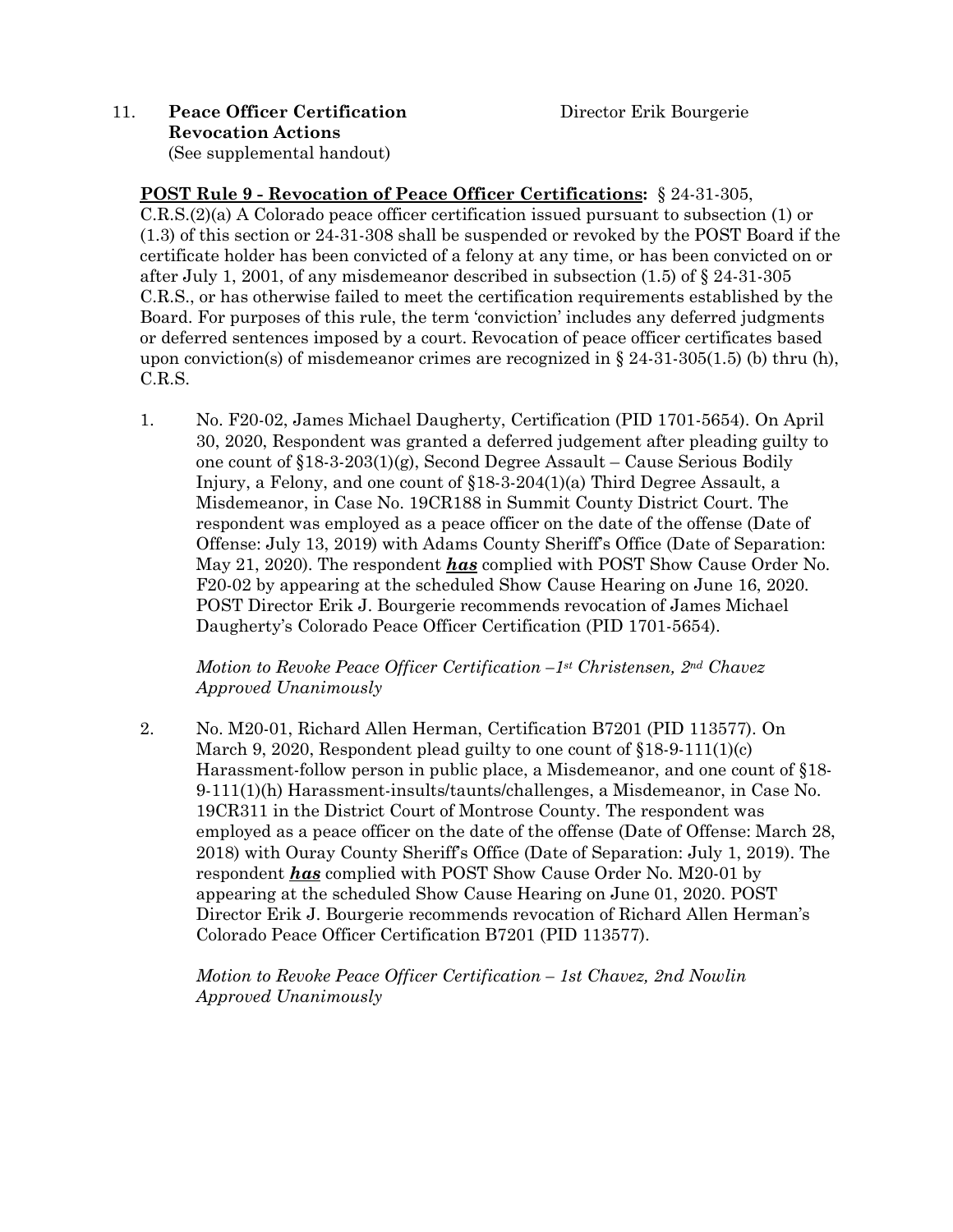*The certificate holder in the following matter did not appear at the show cause hearing or indicate any intent to oppose the revocation.* 

## **Misdemeanor Convictions:**

1. No. M20-03, Anna Whitney McCain, Certification (PID 1961-7374). On June 9, 2020, Respondent pled guilty to one count of §18-3-404 (1)(a) Unlawful Sexual Contact, a Misdemeanor, in Case No. 19CR465 in the County Court of Douglas County. The respondent was employed as a peace officer on the date of the offense (Date of Offense: March 21, 2019) with Englewood Police Department (Date of Separation: May 14, 2019). The respondent has failed to comply with POST Show Cause Order No. M20-03 by failing to appear at the scheduled Show Cause Hearing on August 4, 2020. POST Director Erik J. Bourgerie recommends revocation of Anna Whitney McCain's Colorado Peace Officer Certification (PID 1961-7374).

*Motion to Revoke Peace Officer Certification – 1st Hilkey, 2nd Nowlin Approved Unanimously. Sheriff Spurlock recused.*

## 12. **Work Session Recap** Director Erik Bourgerie

Update of COVID and the impacts on law enforcement training academies, which are operating with COVID restrictions. There has been a decrease of 315 students from last year's enrollment. Untruthfulness bill cases are moving forward with the Office of Administrative Courts. Mental Health Curriculum Subcommittee is making progress and have added four hours to the program. Grant funding was set aside for the Rural Scholarship Program by the POST Board. Discussed issues of non-compliance involving Huerfano and Summit County Sheriff's Offices. New enforcement authority for POST under § 24-31-307, C.R.S. was discussed to help create rules for that authority. Statement of Work is being reviewed for the Job Task Analysis of the academy revamp. A Community College System Program Committee has been set up to review curriculum issues, and also a limitation on the Number of Academies Subcommittee was formed and in need of volunteers. Discussed leveraging Grant funds to encourage agency collaboration, also discussed launching a "My Why" project to reinforce officer morale, retention, recruitment and public education on law enforcement and the POST Board.

• Number of Academies Subcommittee volunteers: o DDA Ashley Beck

## 13. **Grant Guidelines Modification** Grant Manager Kim Hernandez

Language was added to page 151, which explains the grants that are available and deadlines to apply for the grants.

The process to apply for the Rural Scholarship Program was presented. Agency submits application to POST, then reviewed by POST staff and the Grants Subcommittee. Upon approval, the agency will receive a Purchase Order for signature and agencies will then be eligible to submit for reimbursement once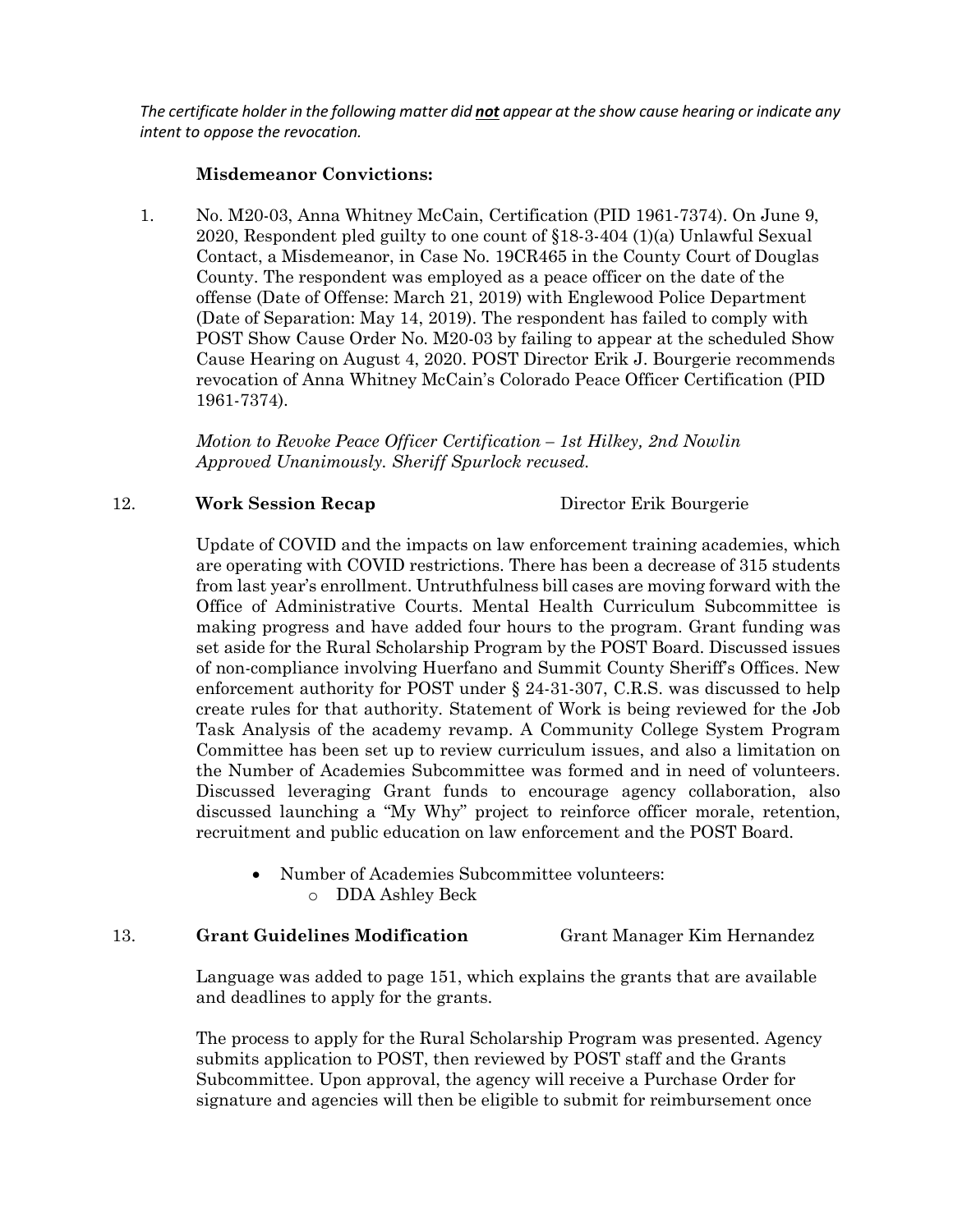the student has completed the academy. POST will track the scholarship recipient for three years. Agencies will be required to create an agreement between the agency and the recruit to meet criteria for POST reimbursement and legislative requirements.

*Motion to Approve Grant Guideline Modifications – 1st Barnes, 2nd Nowlin Approved Unanimously*

*Motion to Approve Rural Scholarship Grant Process – 1st Mobley, 2nd Nowlin Approved Unanimously*

### 14. **Academy SFST Instruction** Director Erik Bourgerie

IACP Technical Advisory Panel has decided to make SFST instruction virtual, retroactively, and highlights a concern that SFST curriculum is the only portion contingent upon an outside agency. The concern is that retroactive decisions could, if it's a required part of POST academy curriculum, impact the academies from graduating future students.

Request for the Board to consider removing SFST instruction as a requirement of academy curriculum. Academies can still teach SFST, but will no longer be a barrier for graduation, if there are any future issues. Agencies are required to perform a SFST refresher course every 2 years for peace officers, required by CDOT.

*Motion to Deny Request for to Remove SFST From Academy Curriculum – 1st Christensen, 2nd Mazzola Approved Unanimously*

## 15. **Number of Academies** Director Erik Bourgerie

Topic was discussed in the Work Session, and Number of Academies Subcommittee was created. There is a temporary hold on the certifications of new academies.

## 16. **Rule 28 and COVID-19** Director Erik Bourgerie

Agencies are awaiting a decision from the Board in regard to annual In-Service Training required by POST and the impacts COVID-19 has had on time constraints due to short staff. Proposals to lower the requirement or waive penalties due to Rule 28 non-compliance.

*Motion to Approve Agency Based Waiver of Training Requirements with Automatic Approval – 1st Taylor, 2nd Spurlock Approved Unanimously*